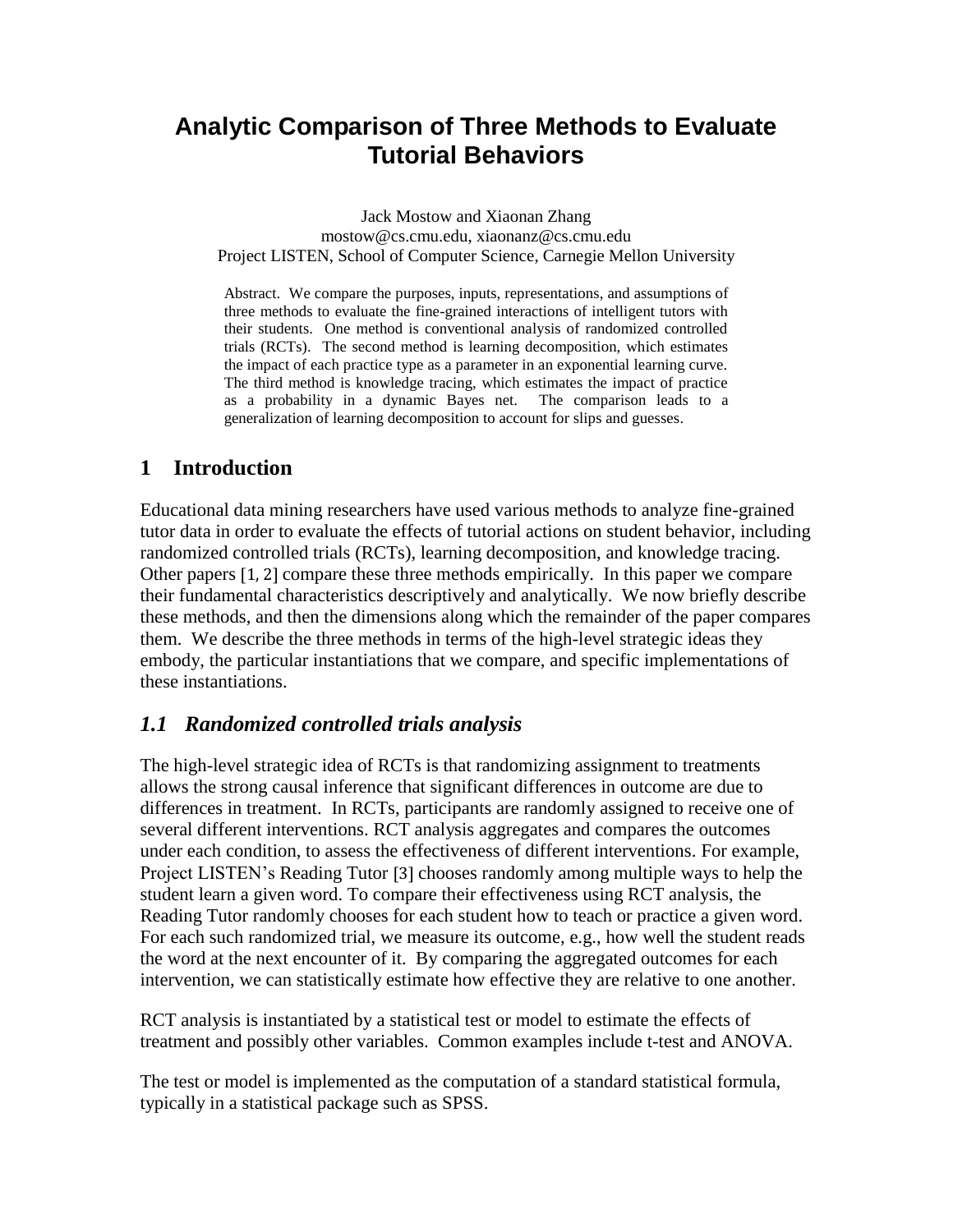#### *1.2 Learning decomposition*

The strategic idea of learning decomposition is to distinguish among different types of exposure in fitting a model of learning to students' performance data, in order to obtain empirical estimates of the relative impact of different types of practice or instruction. Prior work [4-6] instantiates this idea in terms of a particular model form, namely an exponential learning curve, by expressing the amount of exposure as a function of the amount of exposure of each type, namely a linear combination of them.

Alternative model forms would produce alternative instantiations. One plausible alternative to an exponential learning curve is a power law. Power laws are often used to fit performance data averaged over multiple participants, but exponential curves tend to fit individual performance data better than power law curves do [7]. A more complex alternative [8] is based on a richer theoretical model of learning and forgetting over time, but must be expressed recursively instead of in closed form, and has more parameters to fit.

The instantiation of learning decomposition used in this paper generalizes the classic exponential learning curve to distinguish the effectiveness of *m* different types of practice, as shown in Equation 1:

$$
performance = A \times e^{-b \times (\beta_1 t_1 + ... + \beta_m t_m)}
$$
 (1)

In the equation, *performance* measures a learning outcome, such as error rate, help requests, or response time: the lower the value, the better the student learned. The variables  $t_i$  ( $i=1...m$ ) represent the amount of type *i* practice that the student has had, as measured by the number of practice opportunities of that type. The free parameters *A*, *b*, and *βi*'s are estimated from observations of student performance. Here *A* represents the student's initial performance without any prior practice, and *b* is the learning rate. Finally, the free parameters  $\beta_i$  (*i*=2…*m*) represent the impact of type *i* practice relative to type 1 practice, whose impact  $\beta_l$  we define to be 1 as a baseline for comparison.

For example, consider how learning decomposition can apply to our previous example of comparing different tutorial interventions to teach student a word. The *performance* measure can be word reading time. The variable  $t_i$  counts the number of times the student received intervention of type *i*. The estimate of each *β<sup>i</sup>* measures the effectiveness of intervention type *i* compared to the baseline. For instance, if  $\beta_2 = 2$ , it means that on average a type 2 intervention is twice as helpful as a type 1 intervention.

Implementation of learning decomposition refers to how the model is fit to the data. For example, our implementation uses SPSS to perform unconstrained non-linear regression using the Levenberg-Marquardt procedure.

### *1.3 Knowledge tracing*

The general idea of knowledge tracing is to model a student's performance and changing knowledge state during skill acquisition, and to use the model to update an estimate of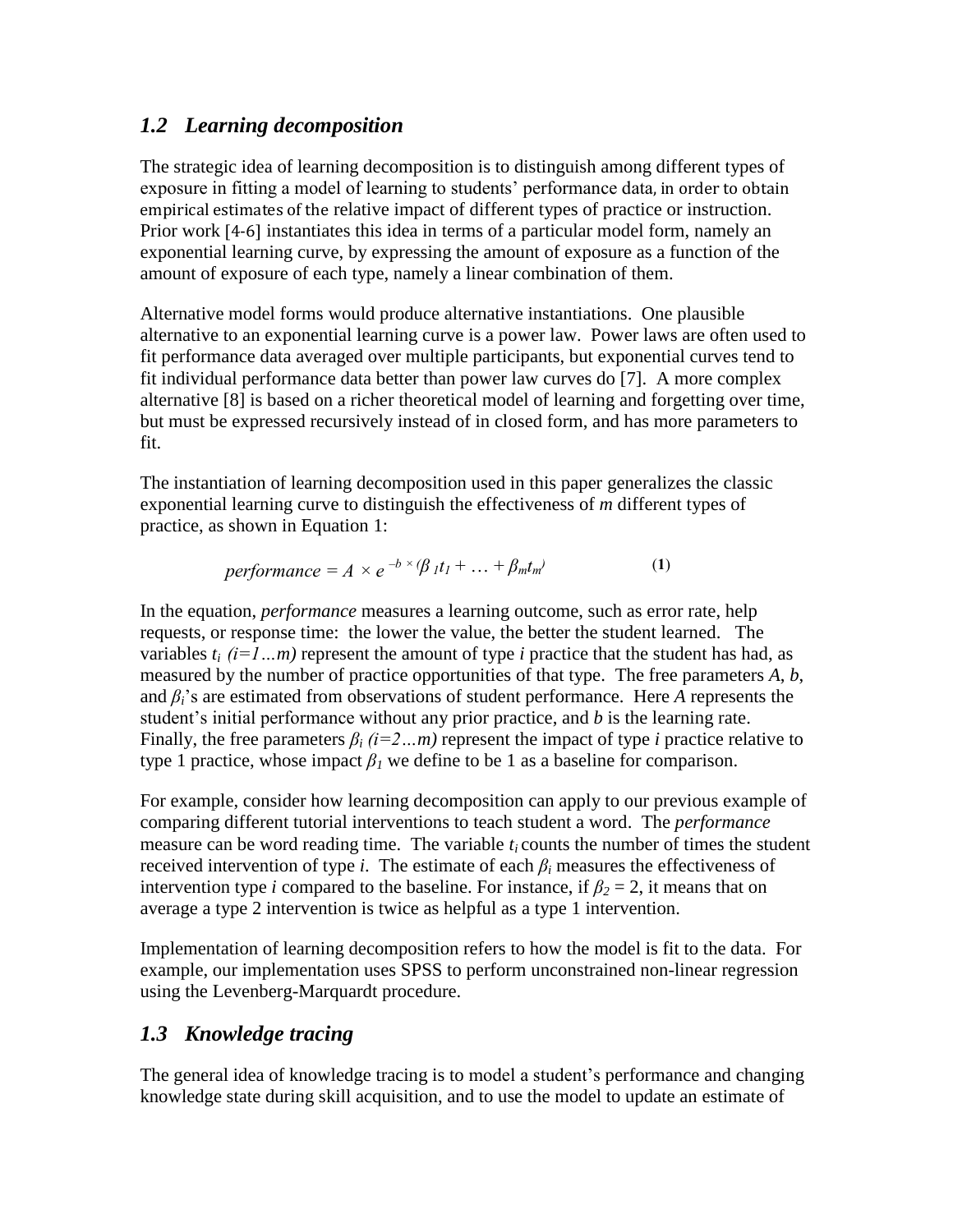this state based on successive observations of student performance. Atkinson [9] proposed a Markov model relating knowledge to performance. Corbett and Anderson [10] used a simple 2-state model – the state of not knowing a given skill, and the state of knowing the skill.

An instantiation of knowledge tracing specifies a particular model of learning. We represent the two knowledge states in Corbett and Anderson's model as a hidden node in a dynamic Bayes network (DBN). The value of this node is true if the student knows the skill at a given step*,* and false if not. The node is hidden, so its value cannot be observed directly. Instead, knowledge tracing maintains the probability  $Pr(K_i)$  that the student has learned that skill at time step *i*. It uses observations of the student's performance to update this probability each time the student encounters an opportunity to use the skill. We extend this basic knowledge tracing model to incorporate and compare the efficacy of different types of tutorial interventions. Figure 1 shows the graphical representation of the extended model.



**Figure 1. Knowledge tracing model extended with "Tutor Intervention" node**

From the graph we can see that the model is a DBN with 3 nodes at each time step *i*. The binary valued hidden node *K<sup>i</sup>* represents whether the student knows the skill at time *i*.  $Pr(K_i)$  is a probabilistic estimate of this binary student knowledge variable.  $P_i$  represents the student's observed performance (e.g. correct or incorrect) on that skill at time *i.*  Using a DBN for knowledge tracing lets us generalize its original formulation [10] by including additional nodes. For instance, Chang et al. [11] added a node to represent help requests. To evaluate interventions, we include tutor intervention  $T_i$  as a discrete variable to represent which tutorial intervention is made at time *i*. Links in the model encode conditional dependencies between variables.

A model is described by the following parameters: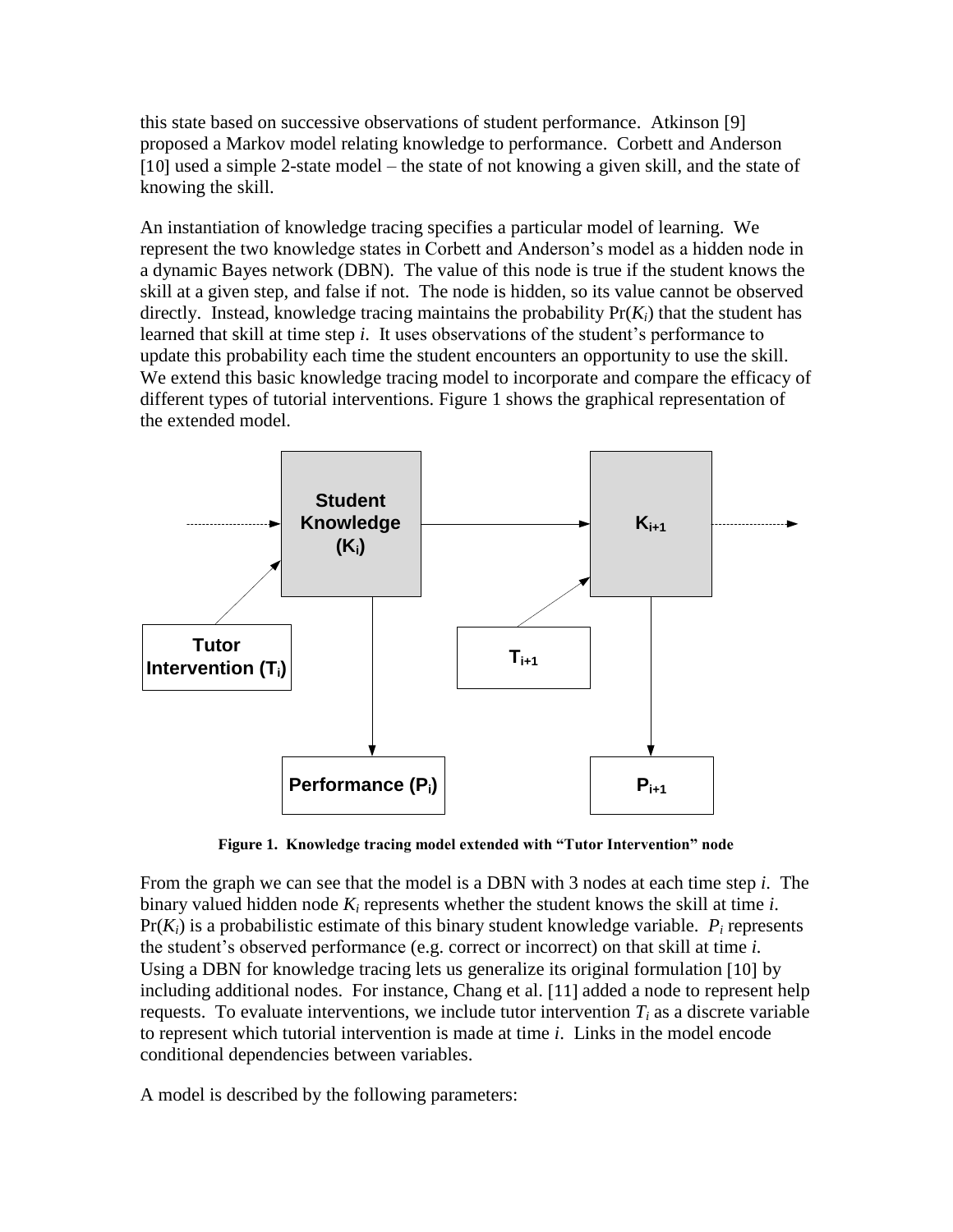- *knew*: Probability that the student already knew the skill prior to any instruction
- *prob Ti*: Probability that the intervention is of type *i*.
- *learn\_Ti*: Probability of acquiring the skill from an intervention of type *T<sup>i</sup>* , i.e.  $P(K_{i+1})$ =true |  $K_i$ = false,  $T_i$ )
- *forget\_Ti*: Probability of losing a known skill conditioned on an intervention of type  $T_i$ , i.e.  $P(K_{i+1}) = \text{false} \mid K_i = \text{true}, T_i$
- *guess*: Probability of answering correctly without knowing the skill, i.e.  $P(P_i=true)$  $K = false$
- *slip*: Probability of answering incorrectly despite knowing the skill, i.e.,  $P(P_i = false)$  $K_i$ = true).

The problem of comparing the effects of different types of tutorial behaviors then reduces to comparing the values of the *learn* Ti and *forget* Ti parameters for the different  $T_i$ 's corresponding to those types of behaviors.

An implementation of this model includes an off-line training procedure to learn the model parameters from a corpus of performance data, and a runtime update procedure to revise the estimate of the student's knowledge based on observed performance at step *n*. The BNT-SM implementation of knowledge tracing [12] uses BNT's EM procedure to fit the model. The update procedure can be implemented by a general Bayes net inference procedure, or by a procedure to compute specific formulas derived from the model.

## *1.4 Dimensions of comparison*

Basic questions about RCTs, learning decomposition, and knowledge tracing include:

- What outputs are these methods designed to produce?
- What inputs do they require?
- What models are they based on?
- What are their underlying assumptions?

Sections 2-5, respectively, compare the three methods with respect to these questions.

### **2 Intended output**

The three methods differ in the purpose they are designed to achieve, that is, what outputs they compute.

RCT analysis compares trial outcomes to identify factors that predict or affect outcomes, primarily treatment condition. Thus it is a natural way to compare interventions. It can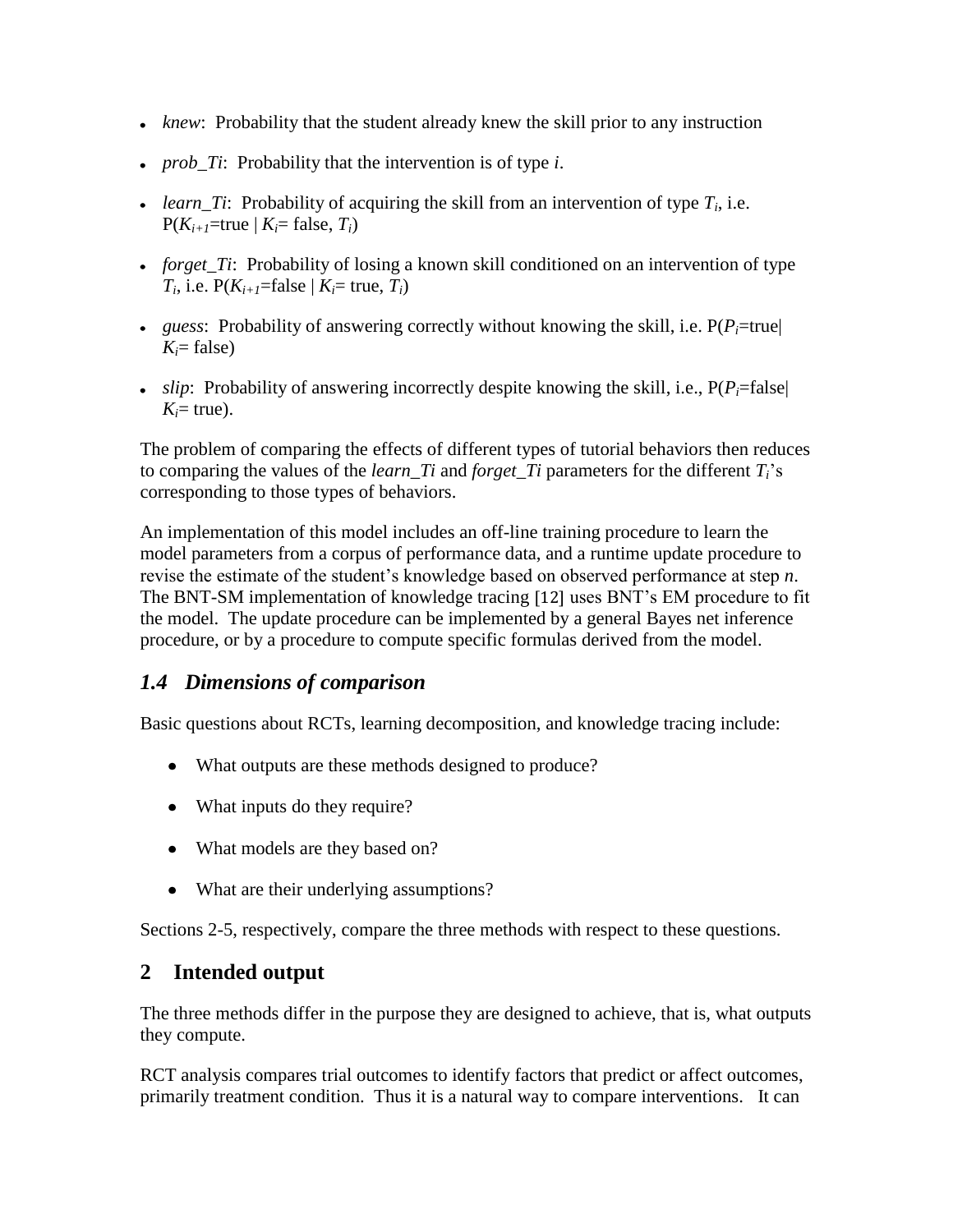estimate student ability that affects outcomes by including student identity as a factor in a statistical test, but such assessment does not exploit the randomized treatment assignment. Thus RCT analysis evaluates interventions more than students. Moreover, this evaluation analyzes an entire set of trials simultaneously, so even if it estimates student ability as a factor, it is not designed to update this estimate incrementally based on sequential observations of student performance.

Learning decomposition can also fit student parameters such as initial performance and learning rate, but its primary purpose is to compare the relative impact of different types of practice. Its performance prediction for how a student will do at the  $N<sup>th</sup>$  encounter of a skill depends only on how much prior practice of each type he or she got on that skill – not on how well he or she performed on it previously – unless encounters are treated as different types based on their immediate outcomes.

Learning decomposition could incorporate information about prior performance by treating successful and unsuccessful encounters as two different types of practice. This possibility might in fact be interesting to explore. However, it does not escape the fact that simply counting the number of encounters of different types ignores order and recency effects. Thus the resulting model would predict the same performance after 5 correct responses followed by 5 incorrect responses as it would predict after 5 incorrect responses followed by 5 correct responses. However, learning decomposition can model some recency effects by treating spaced and massed practice as different types [4].

Knowledge tracing is specifically designed to update, at each practice opportunity, a tutor's estimate of an individual student's mastery of the skill(s) it exercises. Conditioning this update on practice type makes it possible to evaluate how each type of practice affects learning. Based on the latest knowledge estimate (plus the slip and guess parameters), the tutor can predict how well the student is about to perform, and plan accordingly – for example by picking an easier problem to prevent a likely imminent failure.

Knowledge tracing makes a more informed prediction of performance than learning decomposition does, because the prediction reflects performance during prior practice, not just the amount of practice. For example, suppose the data set includes sequences of *N*-1 practice opportunities by two different students on the same skill, with the same sequence of practice types, but that one sequence consists of successes and the other sequence consists of failures. Knowledge tracing will predict higher performance after the successes than after the failures, because its prediction is conditioned on observed performance. In contrast, learning decomposition – unless it includes any studentspecific parameters or distinguishes past encounters by performance -- will predict the same performance in both cases, because its prediction is based solely on the number and type of practice opportunities.

Knowledge tracing updates its estimate of student knowledge based on sequential observations of student performance, and is sensitive to their order – but not their timing. Learning decomposition can address this limitation to some extent by treating massed and spaced trials as different types of practice. Analogously, knowledge tracing can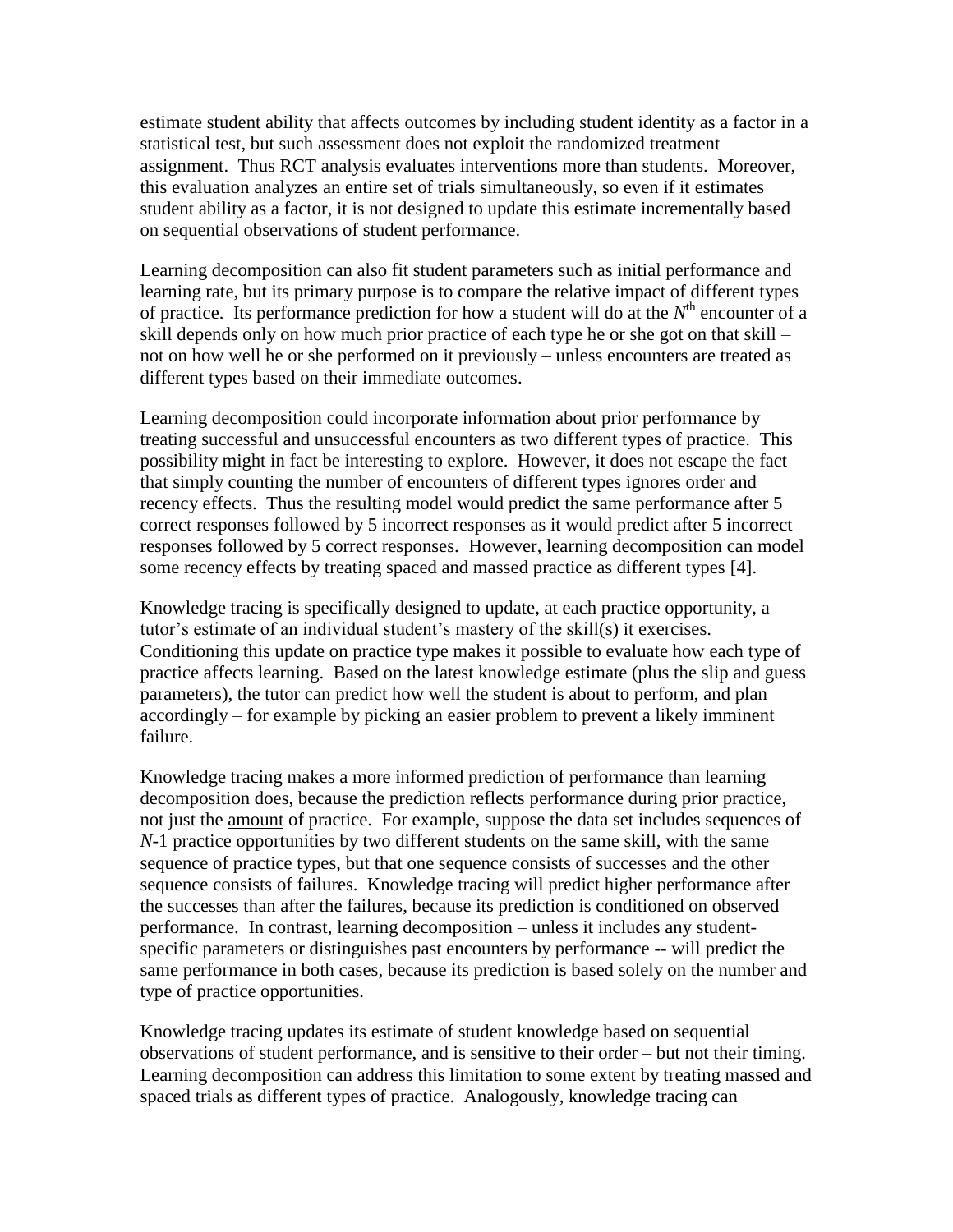condition the parameters *learn* and *forget* based on the time elapsed between successive encounters of a skill. For both methods, this *ad hoc* refinement models temporal effects as discrete, for example by classifying a student's successive encounters of a skill as occurring on the same or different days [4]. A more complex method [8] models continuous temporal effects based on a deeper theory of memory.

## **3 Information input**

The three methods differ in what data they input, that is, which observations they consider.

RCT analysis compares only observed outcomes, so it simply ignores trials whose outcomes were unobserved, undefined, or masked. For example, a student's performance in reading a word is unobserved when the Reading Tutor reads it, undefined when the Reading Tutor gives unrequested help on the word before accepting it, and masked by recency effects if the student has seen the word earlier the same day.

Learning decomposition analyzes trials both as outcomes and as practice. It excludes trials as outcomes where performance is unobserved, undefined, or masked, but in each case the encounter counts as practice.

Knowledge tracing represents outcomes and practice as the same performance nodes in a dynamic Bayes net, and tolerates missing and partial observations. For example, credit for a word is undefined if masked by tutor-initiated help, but the word encounter still updates the estimated probability that the student has learned the word.

## **4 Model form: representation, computation, and extension**

The three methods differ in how they are represented, applied, and extended.

RCT analysis has no hidden variables to estimate, no initialization conditions to be sensitive to, and no local minima to get stuck on. An appropriate statistical test to compare outcomes between different subsets of trials is practically instantaneous in a standard statistical package such as SPSS, even with many thousands of trials. Extending the analysis involves adding outcome variables to test, and features to disaggregate by or include as factors in statistical tests such as ANOVA.

Learning decomposition estimates parameters that represent the impact of each mode of practice in an exponential model of performance over time. Non-linear regression in SPSS 11.0 took only about one minute to fit hundreds of models (one for each word) to thousands of word encounters in our empirical comparison of evaluation methods [1]. Extending models means adding parameters to further distinguish types of practice or other influence on performance, e.g. effect of length on word reading.

Knowledge tracing, generalized to distinguish different practice types, estimates parameters that represent the impact of each type of practice on a hidden knowledge state in a dynamic Bayes net, and the effect of this knowledge on observed student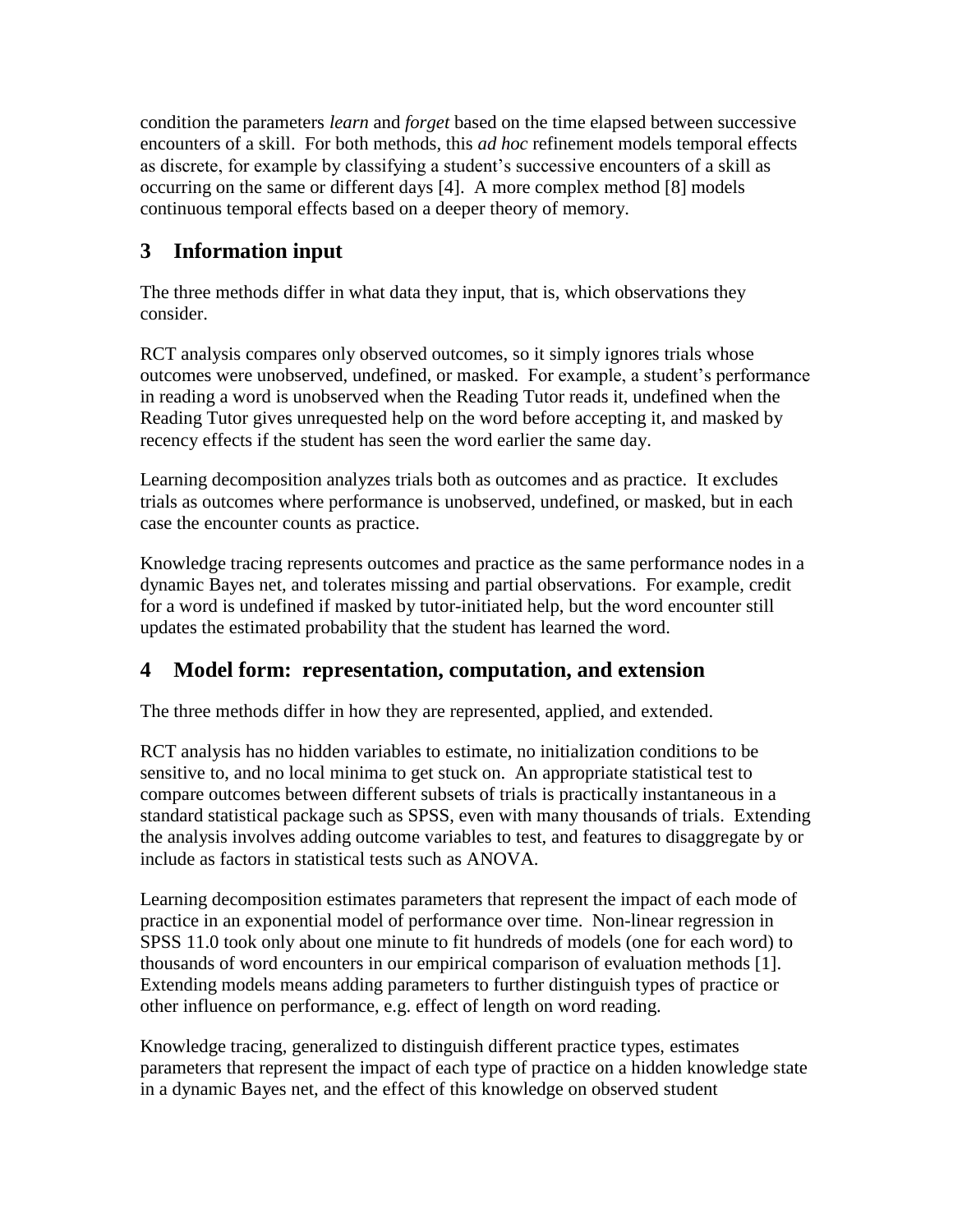performance. BNT-SM [12] takes about 10 hours to train and evaluate models on a data set that learning decomposition takes only a minute to fit. Extending the model means adding nodes to represent observations, and links to represent hypothesized causal influences.

## **5 Underlying assumptions**

RCT analysis treats trials as separate and does not attempt to model the causal effects of one trial on the outcome of another, such as diminishing effects of successive trials on the same skill, or transfer effects from practice on one skill to performance on another [13]. At most it accounts for statistical dependencies among related trials by using tests with the appropriate number of degrees of freedom. For example, instead of treating all trials on a story word as independent, we can average outcomes for each type of practice over all the students who received that type of practice on the word.

In contrast, both learning decomposition and knowledge tracing assume particular models of how performance improves with practice. On the surface, they look very different. Knowledge tracing can be expressed as a dynamic Bayes net that incrementally updates estimates of a hidden skill, while learning decomposition is expressed as a closed-form exponential function that predicts performance directly.

Although their surface form differs markedly, the mathematics of these two methods is closely related at a deeper level in a way that is useful to elucidate because it not only reveals their underlying similarities, but shows how to bridge some of their differences. In particular, starting from a Bayesian model of knowledge tracing we can derive learning and performance curves that we can relate to learning decomposition.

## *5.1 Derivation of learning decomposition from knowledge tracing*

Knowledge tracing estimates the probability  $Pr(K_n)$  that the student knows a given skill at time step *n*, according to a dynamic Bayes net model. For brevity we will abbreviate  $Pr(K_n)$  as  $K_n$ . The parameters of this model include the *knew* probability  $K_0$  that the student already knew the skill prior to instruction, the *learn* probability *L* of acquiring the skill from a step, the *forget* probability of losing a skill, the *guess* probability *g* of answering correctly without knowing the skill, and the *slip* probability *s* of answering incorrectly despite knowing the skill.

We are interested in how  $K_n$  changes over time according to this model. The probability of knowing the skill at step *n* given that the student did not know it at step *n-1* is *L*. If we assume zero probability of forgetting, the probability *(1 - Kn)* of *not* knowing the skill at step  $n$  is the probability of not knowing the skill at the previous step, times the probability of not learning it, or  $(I - K_{n-1}) \times (I - L)$ . Consequently the ratio  $(I - K_n) / (I - K_{n-1})$  is the constant  $(I - L)$ , and the probability  $(I - K_n)$  can be expressed in closed form as  $(I - K_0) \times$  $(I - L)^n$ . That is, ignorance at step *n* requires not knowing the skill in advance, followed by not learning it.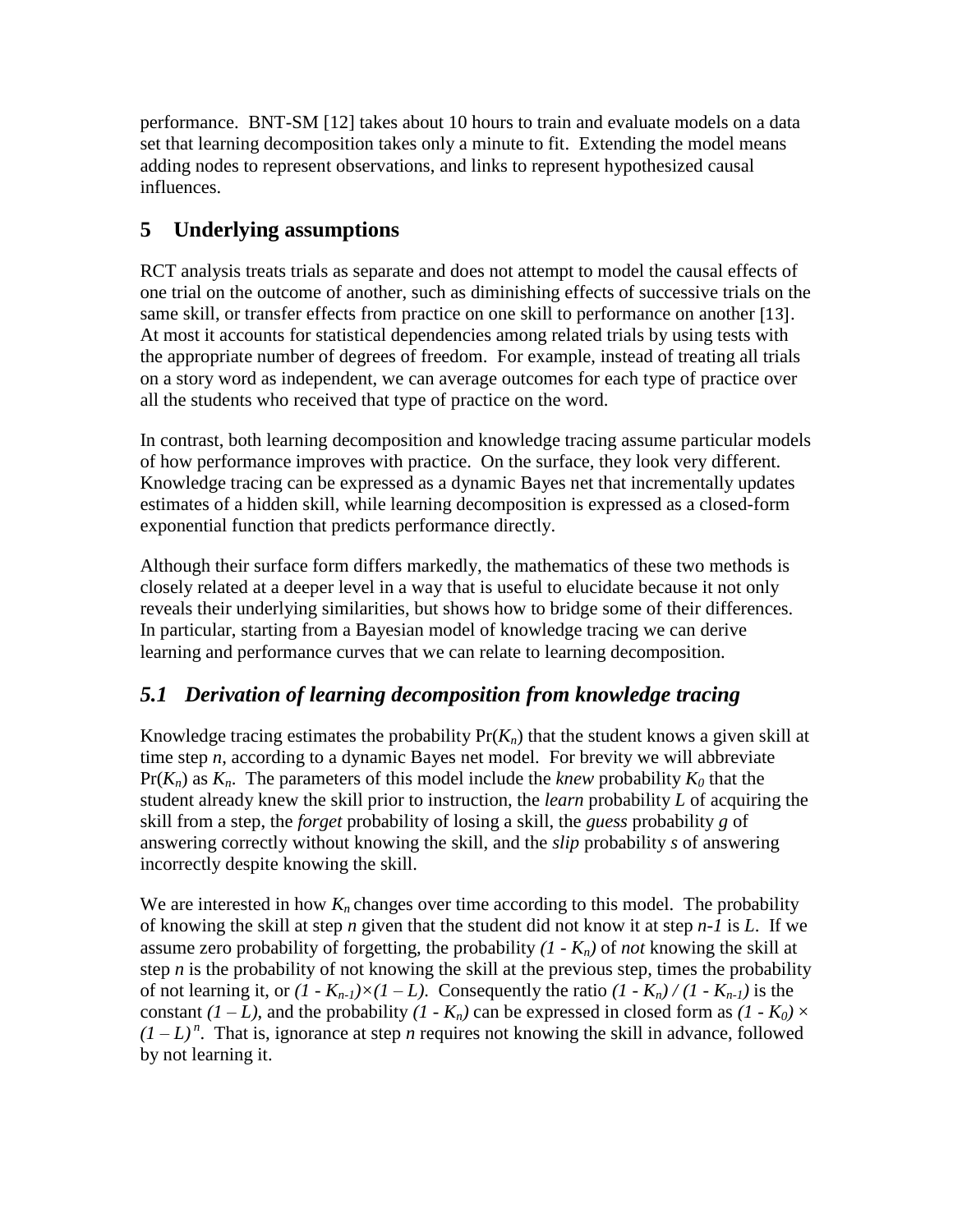This formula expresses the *prior* probability of (not) knowing the skill at time *n*; it is not conditioned on any observed student performance. Observed performance affects our estimate of student skills, but this effect is *evidentiary*, not *causal*: according to the model, student performance does not influence student knowledge. In short, *even without any observation of student performance*, we can still use the model to predict student knowledge.

We are also interested in the performance predicted by the model, specifically in the error rate expected at step *n*. The probability  $W_n$  of a wrong response at step *n* can be split into two cases – either not knowing and not guessing, or knowing but slipping. Consequently  $W_n = (1 - K_n) \times (1 - g) + K_n \times s$ . Plugging in our closed form expression for  $(1 - K_n)$  gives

$$
W_n = (1 - K_0) \times (1 - L)^n \times (1 - g) + (1 - (1 - K_0) \times (1 - L)^n) \times s
$$
  
= 
$$
[(1 - K_0) \times (1 - g) - (1 - K_0) \times s] \times (1 - L)^n + s
$$
  
= 
$$
s + (1 - g - s) \times (1 - K_0) \times (1 - L)^n.
$$

What if the learning probability varies with the type of step? We can generalize  $(I - L)^n$ to the product  $(I - L_I) \times ... \times (I - L_n)$ . If there are *m* types of steps, with  $t_i$  steps of type *i*, each with learning probability  $L_i$ , we rewrite this product as  $(I-L_1)^t I \times ... \times (I-L_m)^t I_m$ , and generalize the predicted error rate to:

$$
s + (1 - g - s) \times (1 - K_0) \times (1 - L_1)^{t_1} \times ... \times (1 - L_m)^{t_m}
$$

If  $s = g = 0$ , this formula reduces to  $(I - K_0) \times (I - L_1)^t I \times ... \times (I - L_m)^t$ , which relates to the learning decomposition formula  $A \times e^{-b \times (\beta_1 t_1 + \dots + \beta_m t_m)}$  as follows. The factors  $(I - L_I)$  …  $(I - L_m)$  correspond to the coefficients  $\beta_1, \ldots, \beta_m$  that represent the relative value of different types of practice. More precisely, since  $(I - L_i)^{t_i} = \exp(log(I - L_i) \times t_i)$ , the expression  $log(1 - L_i)$  corresponds to  $\beta_1$ . The factor  $(1 - K_0)$  corresponds to  $A \times e^{-b}$ .

This derivation reveals that we can extend learning decomposition to include slip rate *s* and guess rate *g* in the generalized formula  $s + (1 - g - s) \times A \times e^{-b \times (\beta_1 t_1 + \dots + \beta_m t_m)}$ . The additive term *s* represents the asymptotic performance beyond which the error rate will not decrease even with unlimited practice.

However, it is important to point out that the generalized formula, at least in the form above, applies to the rate of errors or help requests, but not to response time. The reason is that the parameter *s* appears both as an additive term and in the factor  $(1 - g - s)$ . If the formula represents a time quantity, *s* must be expressed in some unit of time. But the *s* in  $(1 - g - s)$  must be unit-free to be comparable with the constant *I* and the probability *g*. Since *s* cannot be both a temporal quantity and unit-free, the overall formula cannot represent a time quantity, and in fact must itself be unit-free.

Extending this generalized formula to predict time or other continuous measures of performance requires modeling how they are affected by slips and guesses. For example, if guessing takes negligible time, the guess parameter *g* already models the effect of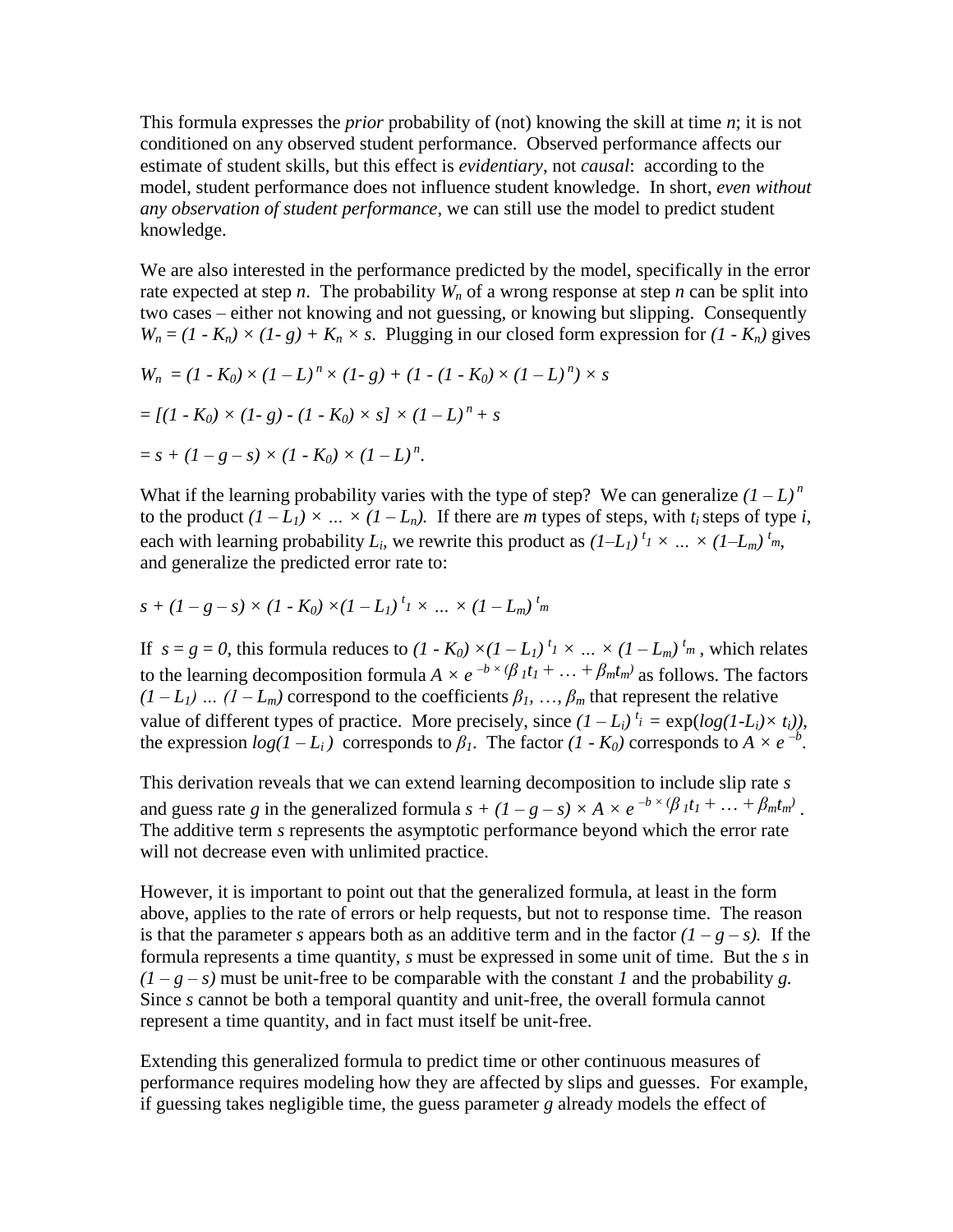guesses on performance time: if  $s = 0$ , then  $g = 0.5$  cuts predicted performance time in half. But if guesses take non-negligible time, modeling them requires extending the formula by interpolating it with guessing time. Likewise, modeling the effect of slips on time requires replacing the additive term *s* with slip time, e.g. the time to misread a known word. The extended form of the generalized formula therefore looks like this, where the expressions *slip time* and *guess time* depend on how they are modeled:

 $s \times (slip \ time) + g \times (guess \ time) + (1 - g - s) \times A \times e^{-b \times (\beta_1 t_1 + \dots + \beta_m t_m)}$ 

## **6 Contributions**

This paper provides a descriptive and analytical comparison of three methods to evaluate tutorial behaviors: RCT analysis, learning decomposition, and knowledge tracing using DBNs. We compare their inputs, outputs, models, and assumptions. In particular, we elucidate the underlying mathematical relationship between knowledge tracing and learning decomposition, thereby showing how to generalize learning decomposition to incorporate slip and guess parameters. We hope that other researchers will find this paper useful in making informed choices of which method(s) to use to model and evaluate learning in tutors.

### **Acknowledgements**

The research reported here was supported by the National Science Foundation under ITR/IERI Grant No. REC-0326153, by the Institute of Education Sciences, U.S. Department of Education, through Grant R305B070458 to Carnegie Mellon University, and by the Heinz Endowments. The opinions expressed are those of the authors and do not necessarily represent the views of the National Science Foundation, the Institute, the U.S. Department of Education, or the Heinz Endowments.

## **References (LISTEN publications are at [www.cs.cmu.edu/~listen\)](www.cs.cmu.edu/~listen)**

- [1] Zhang, X., J. Mostow, and J.E. Beck. A Case Study Empirical Comparison of Three Methods to Evaluate Tutorial Behaviors. *9th International Conference on Intelligent Tutoring Systems*, 122-131. 2008. Montreal: Springer-Verlag.
- [2] Beck, J.E., K.-m. Chang, J. Mostow, and A. Corbett. Does help help? Introducing the Bayesian Evaluation and Assessment methodology. *9th International Conference on Intelligent Tutoring Systems* 2008. Montreal.
- [3] Mostow, J. and G. Aist. Evaluating tutors that listen: An overview of Project LISTEN*.* In K. Forbus and P. Feltovich, Editors, *Smart Machines in Education*, 169-234. MIT/AAAI Press: Menlo Park, CA, 2001.
- [4] Beck, J.E. Using learning decomposition to analyze student fluency development. *ITS2006 Educational Data Mining Workshop*, 21-28. 2006. Jhongli, Taiwan.